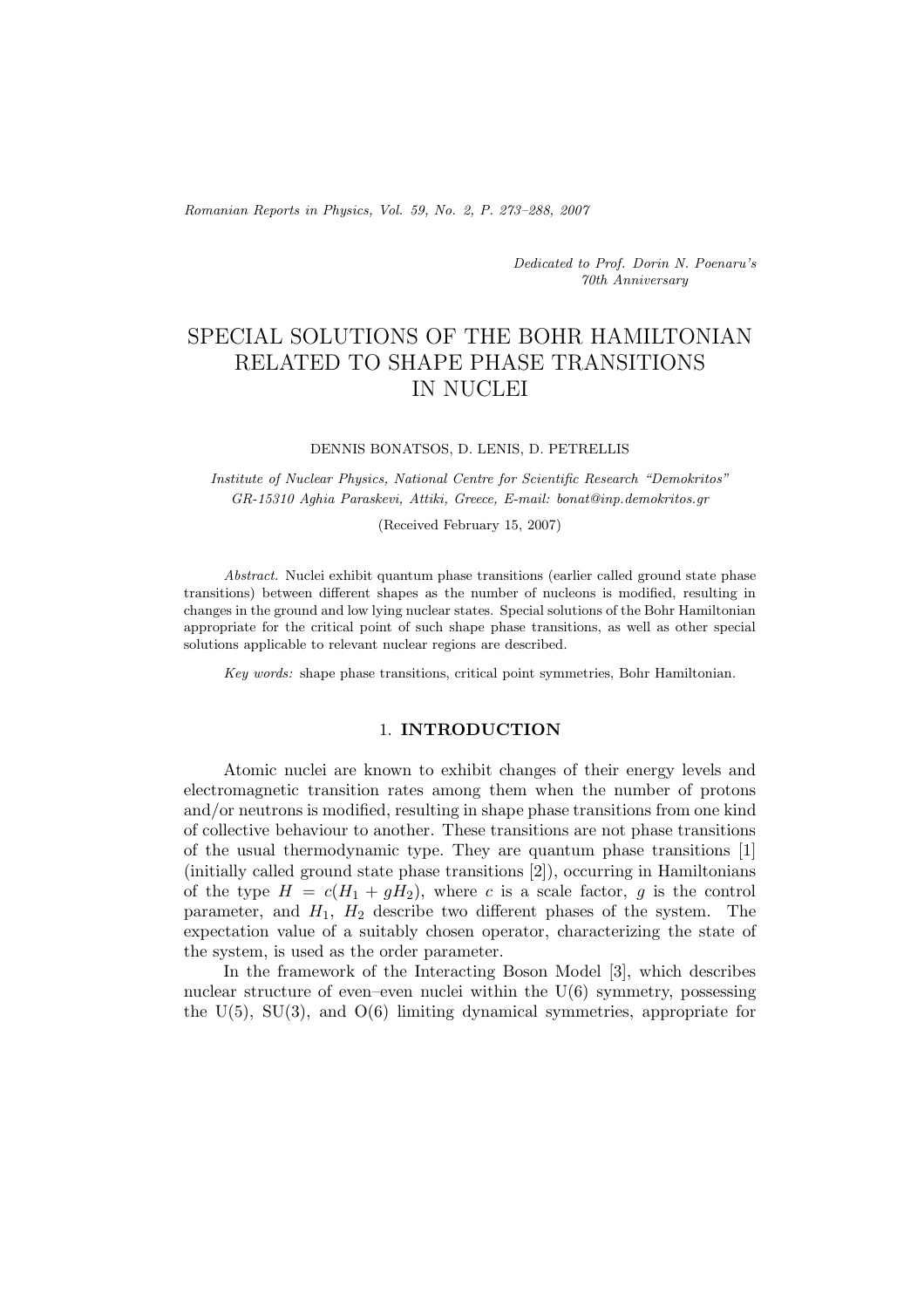vibrational, axially deformed, and  $\gamma$ -unstable nuclei respectively, shape phase transitions have been studied 25 years ago [2] using the classical limit of the model [4, 5, 6], pointing out that there is (in the usual Ehrenfest classification) a second order shape phase transition between  $U(5)$  and  $O(6)$ , a first order shape phase transition between  $U(5)$  and  $SU(3)$ , and no shape phase transition between  $O(6)$  and  $SU(3)$ . It is instructive to place [1] these shape phase transitions on the symmetry triangle of the IBM [7], at the three corners of which the three limiting symmetries of the IBM appear.

More recently it has been realized [8, 9] that the properties of nuclei lying at the critical point of a shape phase transition can be described by appropriate special solutions of the Bohr Hamiltonian [10], labelled as critical point symmetries. The E(5) critical point symmetry [8] has been found to correspond to the second order critical point between  $U(5)$  and  $O(6)$ , while the  $X(5)$  critical point symmetry [9] has been found to correspond to the first order transition between U(5) and SU(3).

The introduction of the critical point symmetries  $E(5)$  [8] and  $X(5)$  [9] has triggered much work on special solutions of the Bohr Hamiltonian, corresponding to different physical situations. Several of these solutions will be mentioned here, together with experimental examples appropriate for each case.

#### 2. **E(5) AND RELATED SOLUTIONS**

The original Bohr Hamiltonian [10] is

$$
H = -\frac{\hbar^2}{2B} \left[ \frac{1}{\beta^4} \frac{\partial}{\partial \beta} \beta^4 \frac{\partial}{\partial \beta} + \frac{1}{\beta^2 \sin 3\gamma} \frac{\partial}{\partial \gamma} \sin 3\gamma \frac{\partial}{\partial \gamma} \right]
$$

$$
-\frac{1}{4\beta^2} \sum_{k=1,2,3} \frac{Q_k^2}{\sin^2 \left(\gamma - \frac{2}{3}\pi k\right)} \right] + V(\beta, \gamma), \tag{1}
$$

where  $\beta$  and  $\gamma$  are the usual collective coordinates describing the shape of the nuclear surface,  $Q_k$  ( $k = 1, 2, 3$ ) are the components of angular momentum, and  $B$  is the mass parameter.

It has been known for a long time [11] that exact separation of variables occurs in the corresponding Schrödinger equation if potentials of the form  $V(\beta, \gamma) = U(\beta)$  are used, i.e. if the potential is independent of the variable  $\gamma$ , thus corresponding to  $\gamma$ -soft nuclei. Then wavefunctions of the form  $\Psi(\beta,\gamma,\theta_i) = f(\beta)\Phi(\gamma,\theta_i)$  are used, where  $\theta_i$   $(i=1,2,3)$  are the Euler angles describing the orientation of the nucleus in space.

In the equation involving the angles, the eigenvalues of the second order Casimir operator of SO(5) occur, having the form  $\Lambda = \tau(\tau + 3)$ , where  $\tau = 0$ ,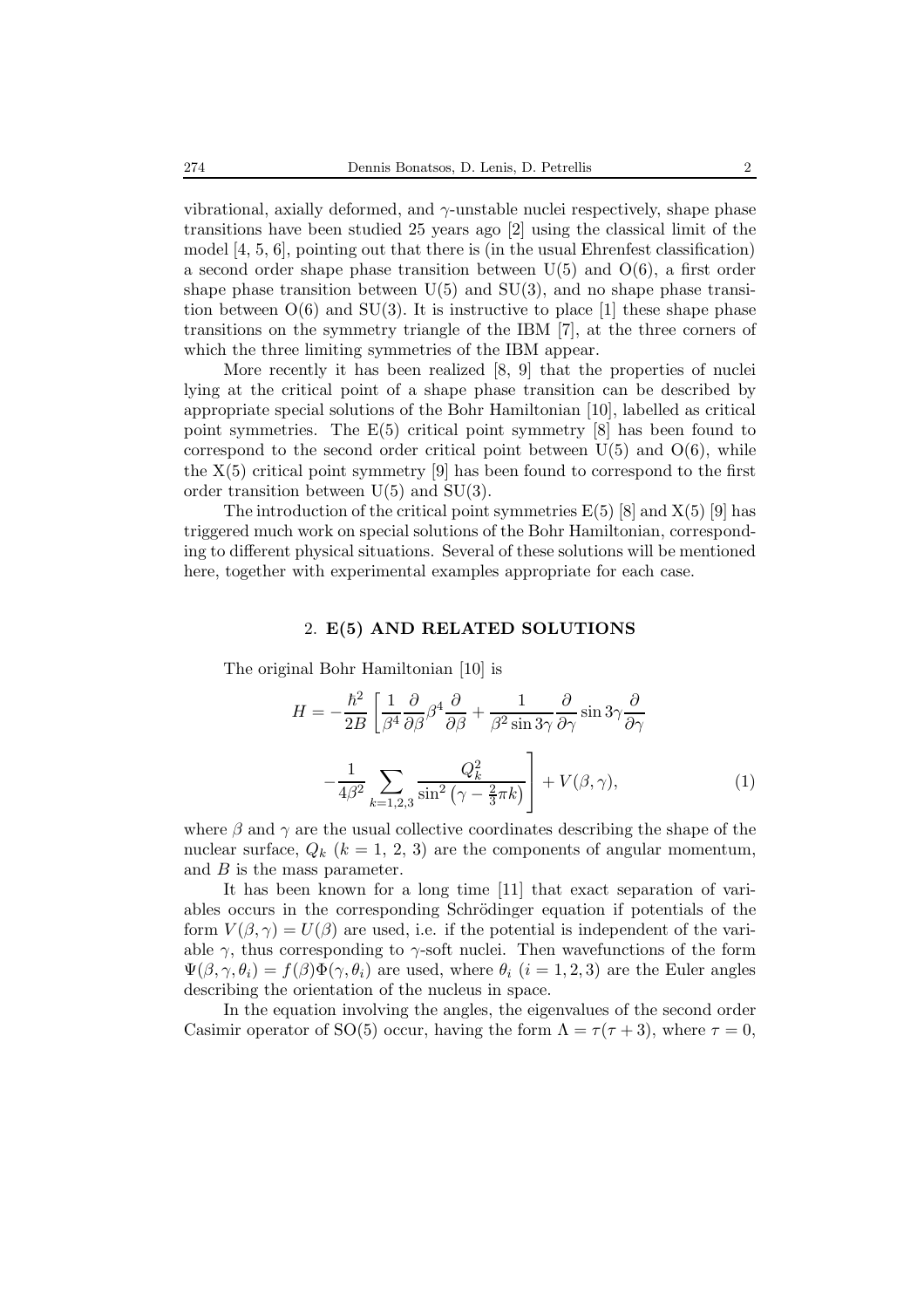The values of angular momentum  $L$  contained in each irrep of  $SO(5)$ (i.e. for each value of  $\tau$ ) are given by the algorithm [3]  $\tau = 3\nu_{\Delta} + \lambda$ , where  $\nu_{\Delta} = 0, 1, \ldots$  is the missing quantum number in the reduction  $SO(5) \supset SO(3)$ , and  $L = \lambda, \lambda + 1, \ldots, 2\lambda - 2, 2\lambda$  (with  $2\lambda - 1$  missing). The values of L allowed for each  $(\tau, \nu_{\Lambda})$  have been tabulated in [3, 14, 15].

The "radial" equation can be simplified by introducing [8] reduced energies  $\epsilon = \frac{2B}{h^2} E$  and reduced potentials  $u = \frac{2B}{h^2} U$ . The form of the solution of the radial equation depends on the choice made for  $U(3)$ the radial equation depends on the choice made for  $U(\beta)$ .

#### 2.1.  $E(5)$

In the case of E(5) [8, 15], a 5-dimensional (5-D) infinite well  $[u(\beta)=0]$ if  $\beta \leq \beta_W$ ,  $u(\beta) = \infty$  for  $\beta > \beta_W$  is used, since the potential is expected to be flat at the point of a second order shape phase transition. Then the  $\beta$ equation becomes a Bessel equation of order  $\nu = \tau + 3/2$ , with eigenfunctions proportional to the Bessel functions  $J_{\tau+3/2}(z)$  (with  $z = \beta k$ ,  $k = \sqrt{\epsilon}$ ), while the spectrum is determined by the zeros of the Bessel functions

$$
E_{\xi,\tau} = \frac{\hbar^2}{2B} k_{\xi,\tau}^2, \quad k_{\xi,\tau} = \frac{x_{\xi,\tau}}{\beta_W},
$$
 (2)

where  $x_{\xi,\tau}$  is the  $\xi$ -th zero of the Bessel function  $J_{\tau+3/2}(z)$ . The spectrum is parameter free, up to an overall scale factor, which is fixed by normalizing the energies to the excitation energy of the first excited  $2^+$  state,  $2^+_1$ . The  $R_{4/2} = E(4_1^+)/E(2_1^+)$  ratio turns out to be 2.199. The same holds for the  $B(F2)$  values which are permulized to the  $B(F2)$  connecting the two levest  $B(E2)$  values, which are normalized to the  $B(E2)$  connecting the two lowest states,  $B(E2; 2^+_1 \rightarrow 0^+_1)$ . The symmetry present in this case is [15] E(5)  $\supset$   $SO(5)$   $\supset$   $SO(3)$   $\supset$   $SO(2)$  $\supset$  SO(5)  $\supset$  SO(3)  $\supset$  SO(2).

#### 2.2. OTHER SOLUTIONS

For  $u(\beta) = \beta^2/2$  one obtains the original solution of Bohr [10, 16], which corresponds to a 5-D harmonic oscillator characterized by the symmetry  $U(5)$  ⊃ SO(5) ⊃ SO(3) ⊃SO(2) [17], the eigenfunctions being proportional to Laguerre polynomials [18], and the spectrum having the simple form  $E_N = N + 5/2$ , with  $N = 2\nu + \tau$ , and  $\nu = 0, 1, 2, 3, \ldots$ , which has  $R_{4/2} = 2$ . The spectra of the  $u(\beta) = \beta^2/2$  potential and of the E(5) model become directly comparable by establishing the formal correspondence  $\nu = \xi - 1$ .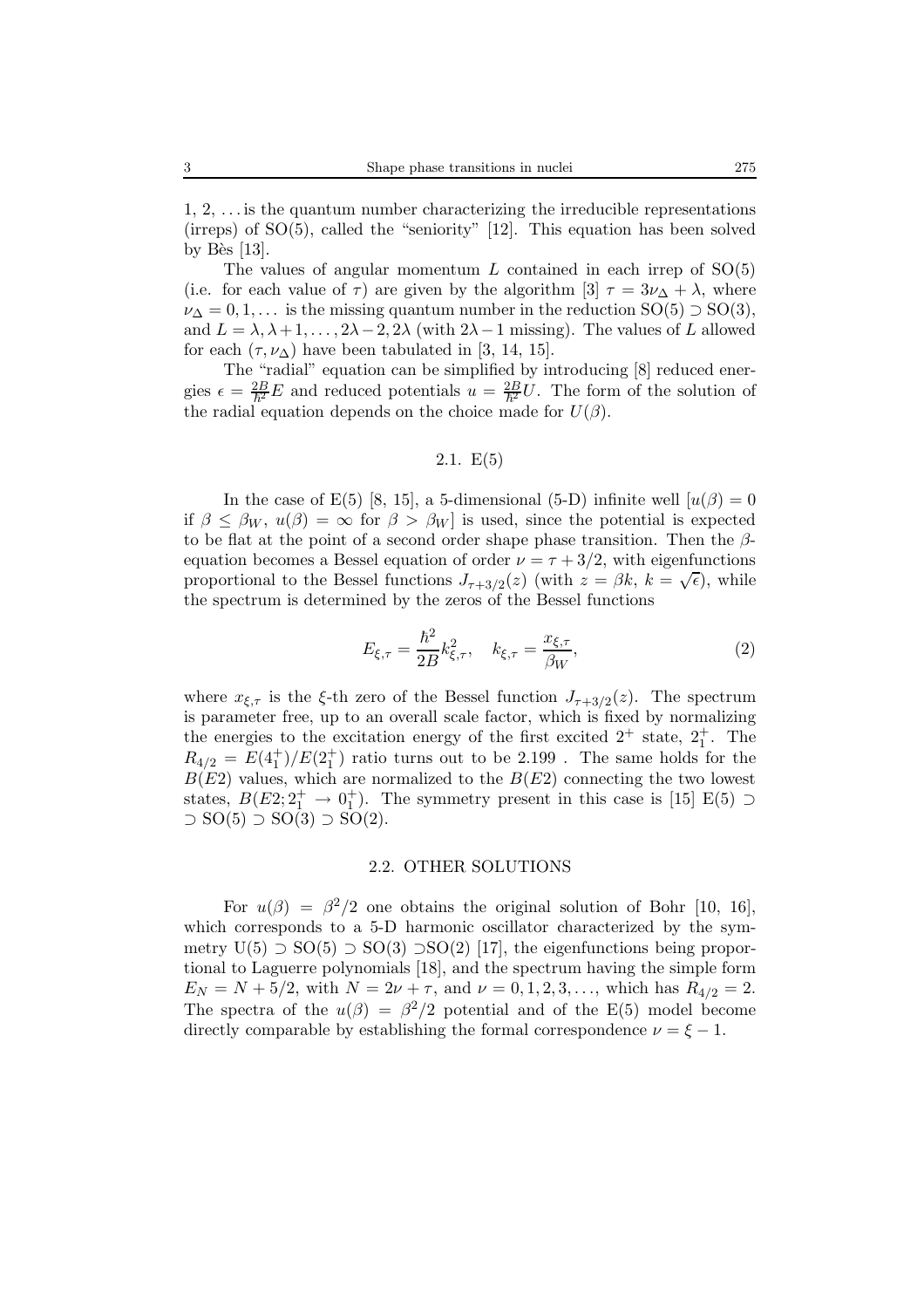The Davidson potential  $u(\beta) = \beta^2 + \frac{\beta_0^4}{\beta^2}$  (where  $\beta_0$  is the position of the minimum of the potential) [19, 20, 21] also leads to eigenfunctions which are Laguerre polynomials, the energy eigenvalues being [20, 21] (in  $\hbar\omega = 1$  units)

$$
E_{n,\tau} = 2n + 1 + \left[ \left( \tau + \frac{3}{2} \right)^2 + \beta_0^4 \right]^{1/2}.
$$
 (3)

For  $\beta_0 = 0$  the above mentioned original solution of Bohr [U(5)] is obtained, while for  $\beta_0 \to \infty$  the O(6) limit of the IBM is obtained [20]. Therefore the Davidson potential provides a one-parameter bridge between  $U(5)$  and  $O(6)$ . One can exploit this fact, by introducing a variational procedure [22, 23], in which the rates of change of the  $R_L = E(L_1^+)/E(2_1^+)$  energy ratios of the ground state hand with respect to the parameter  $\beta_0$  are maximized for each L ground state band with respect to the parameter  $\beta_0$  are maximized for each L separately. The results lead to an energy spectrum very close to that of  $E(5)$ [22]. The method has also been applied to other bands, as well as to  $B(E2)$ transition rates [23].

The sequence of potentials  $u_{2n}(\beta) = \frac{\beta^{2n}}{2}$  (with *n* being an integer) leads  $-1$  to the Bohr case, while for  $n \to \infty$  leads to the infinite well of for  $n = 1$  to the Bohr case, while for  $n \to \infty$  leads to the infinite well of  $E(5)$  [24]. Therefore this sequence of potentials provides a "bridge" between  $E(5)$  [24]. Therefore this sequence of potentials provides a "bridge" between the U(5) symmetry and the E(5) model, using their common  $SO(5)$ ⊃ $SO(3)$ chain of subalgebras for the classification of the spectra. Solutions for  $n \neq 1$ have been obtained numerically [25, 26, 14]. The solutions for  $n = 2, 3, 4$ , labelled as E(5)- $\beta^4$ , E(5)- $\beta^6$ , and E(5)- $\beta^8$ , lead to  $R_{4/2} = 2.093, 2.135,$  and 2.157 respectively. Complete level schemes have been given in Ref. [14].

A bridge complementary to the one just mentioned, i.e. a bridge spanning the region between E(5) and the  $\gamma$ -soft rotor O(5), has been obtained by using an infinite well potential with boundaries  $\beta_M > \beta_m > 0$  [27]. The model, called O(5)-CBS, since it is a  $\gamma$ -soft analog of the confined  $\beta$ -soft (CBS) rotor model [28, 29], contains one free parameter,  $r_\beta = \beta_m/\beta_M$ , the value  $r<sub>\beta</sub> = 0$  corresponding to the E(5) model, and  $r<sub>\beta</sub> \rightarrow 1$  giving the  $\gamma$ -soft rotor  $[O(5)]$  limit.

Other solutions obtained in this framework are listed below.

a) A version of  $E(5)$  using a well of finite depth, instead of an infinite one, has been developed [30].

b) The sextic oscillator, which is a quasi-exactly soluble [31, 32] potential, has also been used as a  $\gamma$ -independent potential [33].

c) Coulomb-like and Kratzer-like potentials have been used in Ref. [34].

d) A linear potential has been considered in Ref. [35], where a review of potentials used in this framework is given.

e) A hybrid model employing a harmonic oscillator for  $L \leq 2$  and an infinite square well potential for  $L > 4$  has been developed [36].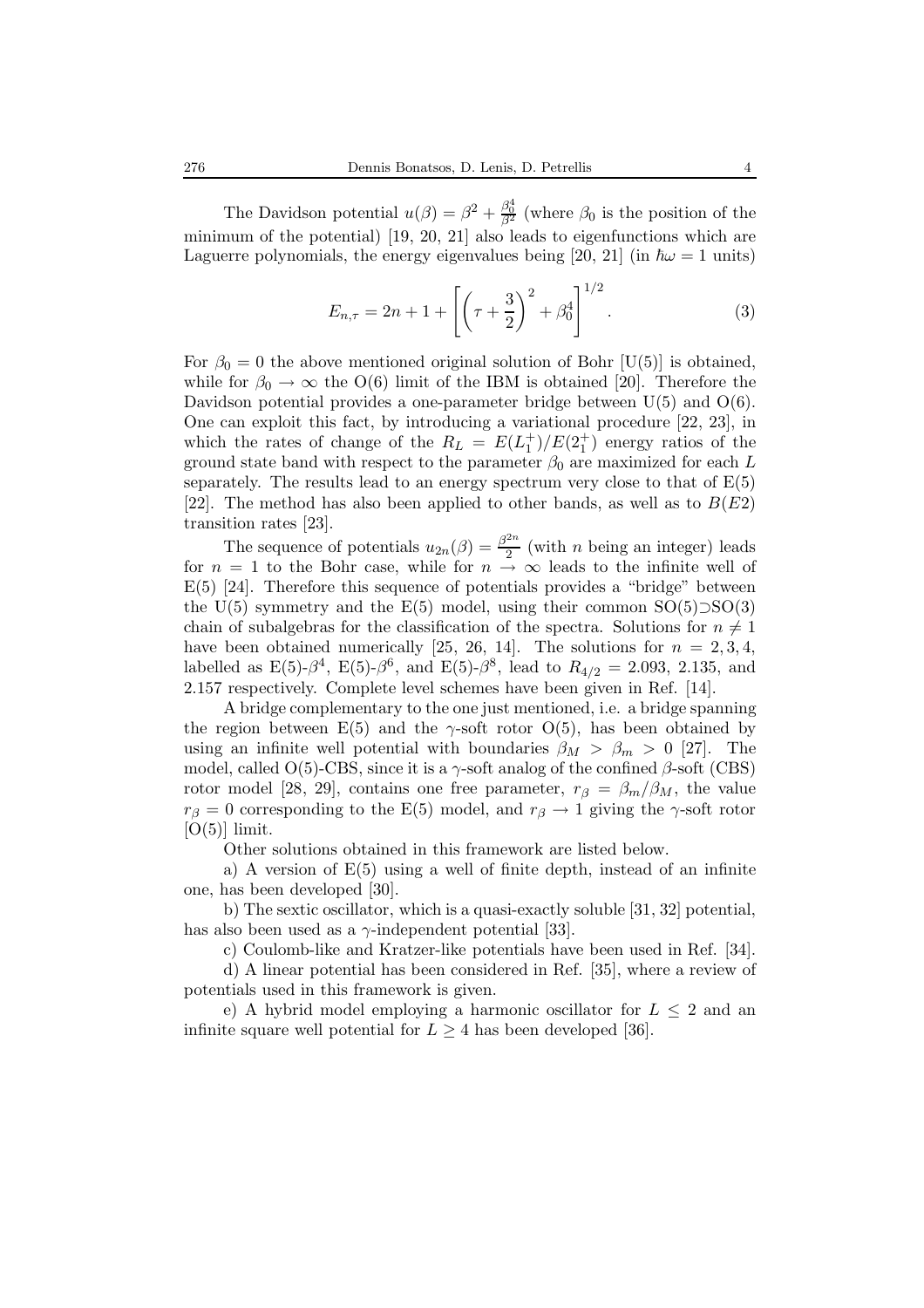# 2.3. EXPERIMENTAL MANIFESTATIONS OF E(5)

The first nucleus to be identified as exhibiting  $E(5)$  behaviour was  $^{134}Ba$ [37], while <sup>102</sup>Pd [38] also seems to provide a very good candidate. Further studies on  $^{134}$ Ba [39] and  $^{102}$ Pd [40], in which no backbending occurs in the ground state band, which remains in excellent agreement with the parameterfree E(5) predictions up to high angular momenta, reinforced this conclusion.  $104 \text{Ru}$  [41],  $108 \text{Pd}$  [42],  $114 \text{Cd}$  [43], and  $130 \text{Xe}$  [44] have also been suggested as possible candidates. A systematic search [45, 46] on available data on energy levels and B(E2) transition rates suggested  $10^{2}Pd$ ,  $106,108Cd$ ,  $124Te$ ,  $128Xe$ , and  $134Ba$  as possible candidates, singling out  $128Xe$  as the best one, in addition to  $134$ Ba. This is in agreement with a recent report [47] on measurements of E1 and M1 strengths of  $124-136$ Xe carried out at Stuttgart, which provides evidence for a shape phase transition around  $A \simeq 130$ . <sup>128</sup>Xe has been measured (November 2006) in Jyväskylä [48]. Recently,  $^{58}Cr$  has also been suggested as a candidate [49].

The assumption of a flat  $\beta$ -potential in the E(5) symmetry has been tested by constructing potential energy surfaces (PESs) for nuclei close to the  $E(5)$  symmetry, through the use of relativistic mean field theory [50]. It has been found that the relevant PESs come out quite flat, corroborating the  $E(5)$ assumption.

#### 2.4. ODD NUCLEI: E(5/4) AND E(5/12)

The models discussed so far are appropriate for even–even nuclei. Odd nuclei can be treated by coupling  $E(5)$ , describing the even–even part of an odd nucleus, to the odd nucleon by the five-dimensional spin–orbit interaction [51, 15]. If the odd nucleon is in a  $j = 3/2$  level, the E(5/4) model [51, 15] occurs, while if the odd nucleon lives in a system of levels with  $j = 1/2$ ,  $3/2$ ,  $5/2$ , the  $E(5/12)$  model [52] is obtained. Shape phase transitions from spherical to  $\gamma$ -unstable shapes in odd nuclei have also been considered [53, 54] in the framework of the Interacting Boson Fermion Model [55, 56] for the case of an odd nucleon in a  $j = 3/2$  level. Shape phase transitions in odd nuclei have also been considered [57] for the case of an odd nucleon in a system of levels with  $j = 1/2$ ,  $3/2$ ,  $5/2$  in the framework of the U(5/12) supersymmetry [55, 56], giving good results in the Os–Hg region.

A first effort to locate nuclei exhibiting the  $E(5/4)$  symmetry has been carried out for  $^{135}$ Ba [58], with mixed results. The Ir–Au region might be a more appropriate one, since the  $U(6/4)$  supersymmetry has been found there [55, 56].  $^{63}$ Cu, despite its small size, could also be a good candidate for  $E(5/4)$ , as discussed in Ref. [51].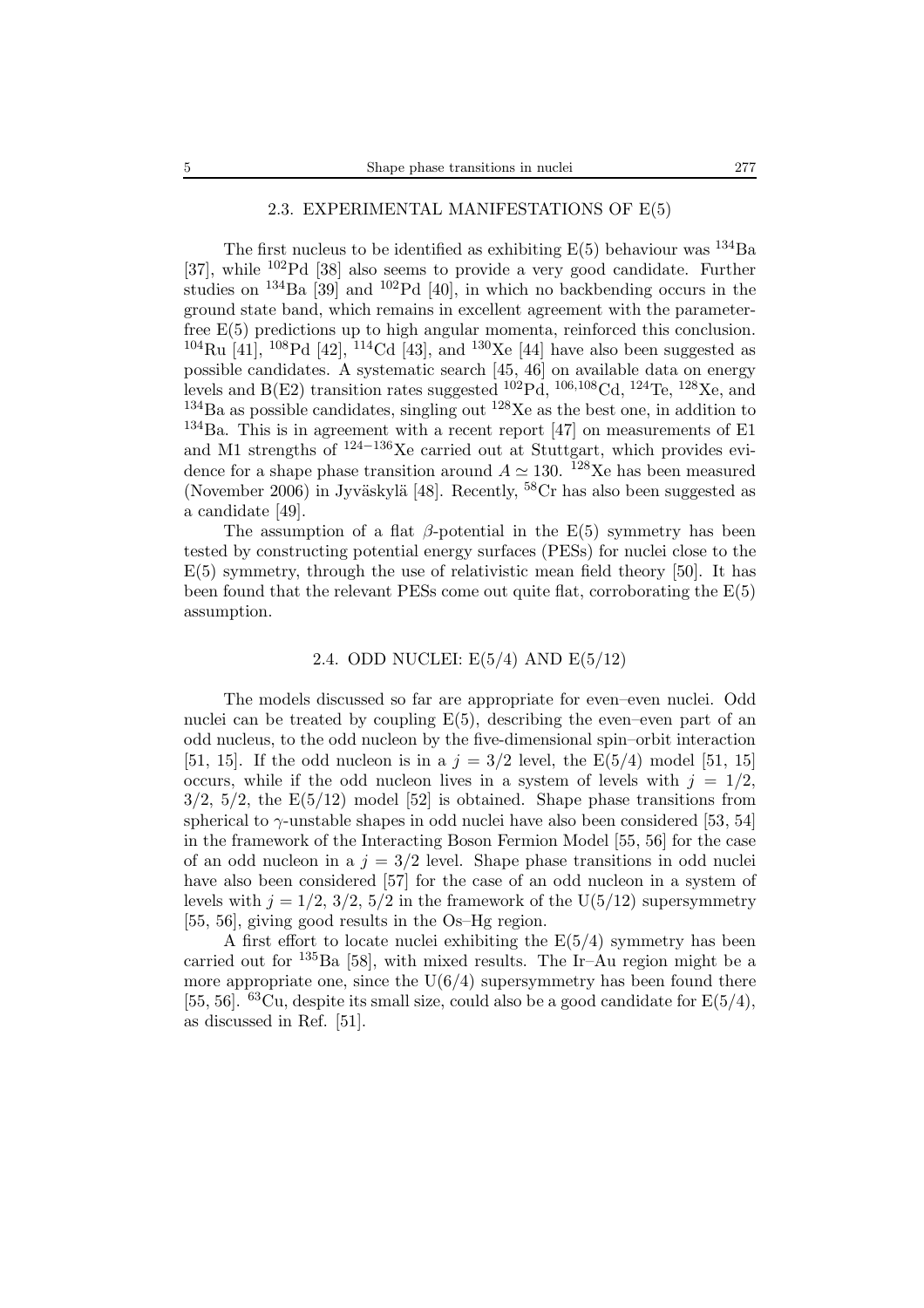#### 3. **X(5) AND RELATED SOLUTIONS**

In the case of  $X(5)$  one tries to solve the Bohr Hamiltonian of Eq. (1) for potentials of the form  $u(\beta, \gamma) = u(\beta) + u(\gamma)$ , seeking solutions of the relevant Schrödinger equation having the form  $\Psi(\beta, \gamma, \theta_i) = \phi_K^L(\beta, \gamma) \mathcal{D}_{M,K}^L(\theta_i)$ , where  $\theta_k$  (i = 1.2.3) are the Euler angles  $\mathcal{D}(\theta_k)$  denote Wisner functions of them L  $\theta_i$  (i = 1, 2, 3) are the Euler angles,  $\mathcal{D}(\theta_i)$  denote Wigner functions of them, L are the eigenvalues of angular momentum, while  $M$  and  $K$  are the eigenvalues of the projections of angular momentum on the laboratory-fixed  $z$ -axis and the body-fixed z'-axis respectively. One is interested in cases near axial symmetry,<br>i.e., close to  $\gamma = 0$ . Thus one uses a harmonic oscillator potential  $u(\gamma) =$ i.e. close to  $\gamma = 0$ . Thus one uses a harmonic oscillator potential  $u(\gamma) =$  $=(3c)^2\gamma^2/2$ . Near  $\gamma=0$  the last term in the Bohr Hamiltonian can be rewritten in the form [9]

$$
\sum_{k=1,2,3} \frac{Q_k^2}{\sin^2\left(\gamma - \frac{2\pi}{3}k\right)} \approx \frac{4}{3}(Q_1^2 + Q_2^2 + Q_3^2) + Q_3^2 \left(\frac{1}{\sin^2\gamma} - \frac{4}{3}\right). \tag{4}
$$

Using this result in the Schrödinger equation corresponding to the Hamiltonian of Eq. (1), introducing reduced energies  $\epsilon = 2BE/\hbar^2$  and reduced potentials  $u = 2BV/\hbar^2$  as in the E(5) case, and taking into account that the reduced potential is of the form  $u(\beta, \gamma) = u(\beta) + u(\gamma)$ , the Schrödinger equation can be separated into two equations [9].

In the equation containing the  $\gamma$ -variable,  $\beta^2$  denominators remain, which are replaced by their average values over the β wavefunctions,  $\langle \beta^2 \rangle$ . Taking<br>into account the simplifications imposed by  $\alpha$  being close to zero, the relinto account the simplifications imposed by  $\gamma$  being close to zero, the relevant equation takes the form corresponding to a two-dimensional harmonic oscillator in  $\gamma$ , having wavefunctions proportional to Laguerre polynomials [9].

The form of the solution of the radial equation depends on the choice made for  $u(\beta)$ .

# 3.1. X(5)

In  $X(5)$  [9] a 5-D infinite well potential is used, as in  $E(5)$ . The relevant equation is again a Bessel equation, but with order

$$
\nu = \left(\frac{L(L+1)}{3} + \frac{9}{4}\right)^{1/2}.\tag{5}
$$

The solutions still have the form of Eq. (2), with  $(\xi, \tau)$  replaced by  $(s, L)$ , where s is the order of the relevant root of the Bessel function  $J_{\nu}(k_{s,L}\beta)$ . The relevant exactly soluble model is labelled as  $X(5)$  (which is not meant as a group label, although there is relation to projective representations of  $E(5)$ ,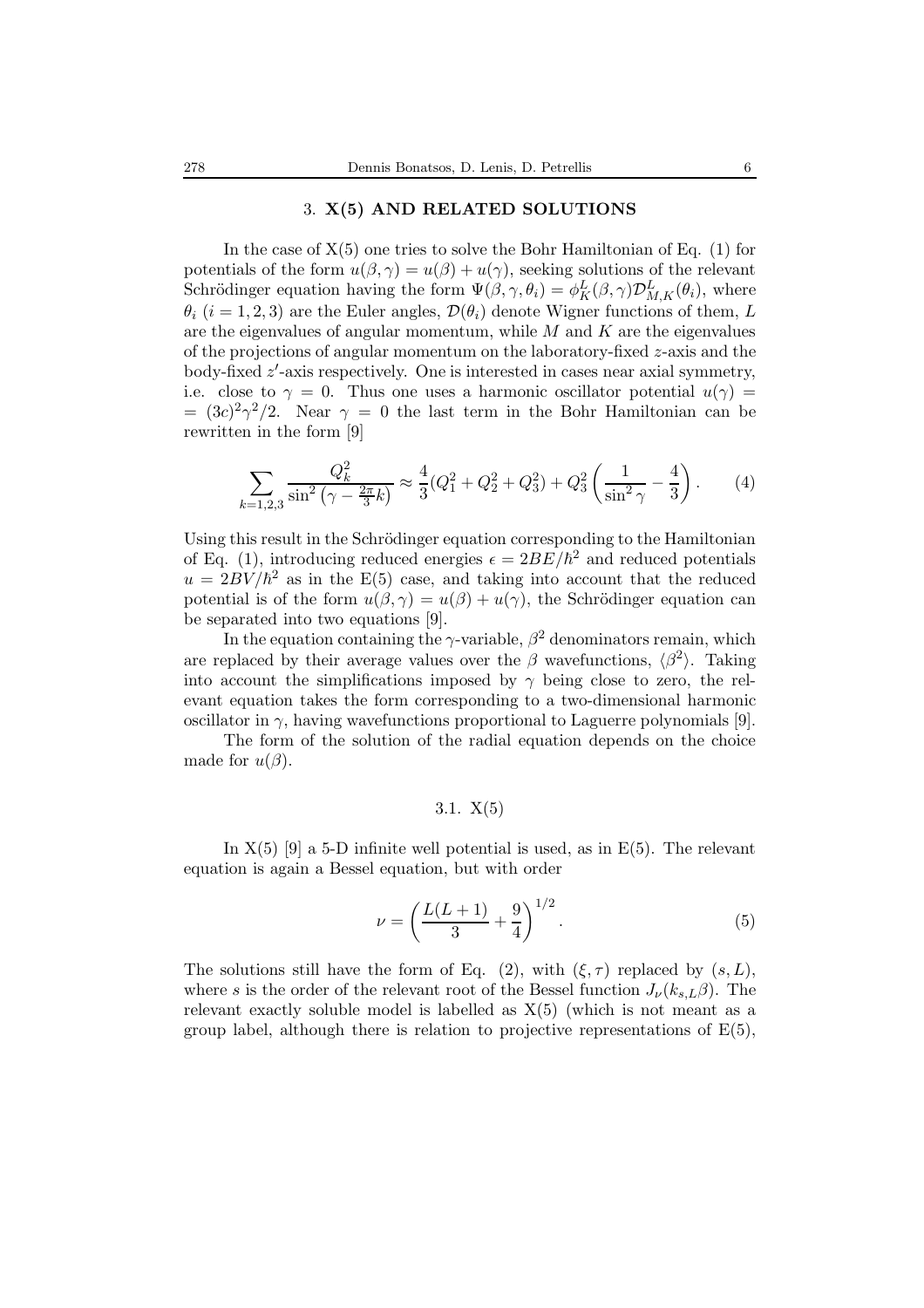the Euclidean group in 5 dimensions [9]). The total energy has the form

$$
E(s, L, n_{\gamma}, K, M) = E_0 + B(x_{s,L})^2 + An_{\gamma} + CK^2,
$$
\n(6)

where  $n_{\gamma}$  is the quantum number of the two-dimensional oscillator occurring<br>in the  $\gamma$ -equation, while  $E_0$ , A, B, C are free parameters. From this equation in the  $\gamma$ -equation, while  $E_0$ , A, B, C are free parameters. From this equation it is clear that the spectra of the ground state and  $\beta$  bands only depend on an arbitrary scale, fixed by normalizing them to the energy of the  $2^+_1$  state, while the bandheads of the  $\gamma$  bands are parameter dependent. (The spacings within the  $\gamma$  bands are however fixed [59].) The  $R_{4/2}$  ratio is 2.904.

#### 3.2. OTHER SOLUTIONS

For  $u(\beta) = \beta^2/2$  one obtains an exactly soluble model which has been called  $X(5)$ - $\beta^2$  [60], the eigenfunctions being proportional to Laguerre polynomials and the spectrum having the form

$$
E_{n,L} = 2n + 1 + \sqrt{\frac{9}{4} + \frac{L(L+1)}{3}}, \qquad n = 0, 1, 2, \dots
$$
 (7)

with  $R_{4/2} = 2.646$ . The spectra of the  $u(\beta) = \beta^2/2$  potential and of the X(5) model become directly comparable by establishing the formal correspondence  $n = s - 1$ , where *n* is the usual oscillator quantum number.

The Davidson potential  $u(\beta) = \beta^2 + \frac{\beta_0^4}{\beta^2}$  (where  $\beta_0$  is the position of the minimum of the potential) [19, 20, 21] also leads to eigenfunctions which are Laguerre polynomials, the energy eigenvalues being [22, 23] (in  $\hbar\omega = 1$  units)

$$
E_{n,L} = 2n + 1 + \left[\frac{1}{3}L(L+1) + \frac{9}{4} + \beta_0^4\right]^{1/2}.
$$
 (8)

For  $\beta_0 = 0$  the above mentioned X(5)- $\beta^2$  solution is obtained, while for  $\beta_0 \rightarrow \infty$  the rigid rotor limit is obtained. Therefore the Davidson potential provides a one-parameter bridge between  $X(5)$ - $\beta$ <sup>2</sup> and the rigid rotor. One can exploit this fact, by introducing a variational procedure [22, 23], in which the rates of change of the  $R_L = E(L_1^+)/E(2_1^+)$  energy ratios of the ground state<br>band with respect to the parameter  $\beta_0$  are maximized for each L separately band with respect to the parameter  $\beta_0$  are maximized for each L separately. The results lead to an energy spectrum very close to that of  $X(5)$  [22]. The method has also been applied to other bands, as well as to  $B(E2)$  transition rates [23].

The sequence of potentials  $u_{2n}(\beta) = \frac{\beta^{2n}}{2}$  (with *n* being an integer) leads  $= 1$  to the  $X(5)$ ,  $\beta^2$  case, while for  $n \to \infty$  leads to the infinite well of for  $n = 1$  to the X(5)- $\beta^2$  case, while for  $n \to \infty$  leads to the infinite well of  $X(5)$  [24]. Therefore this sequence of potentials provides a "bridge" between the  $X(5)$ - $\beta^2$  solution and the  $X(5)$  model, in the region lying between U(5) and  $X(5)$ . Solutions for  $n \neq 1$  have been obtained numerically [60]. The solutions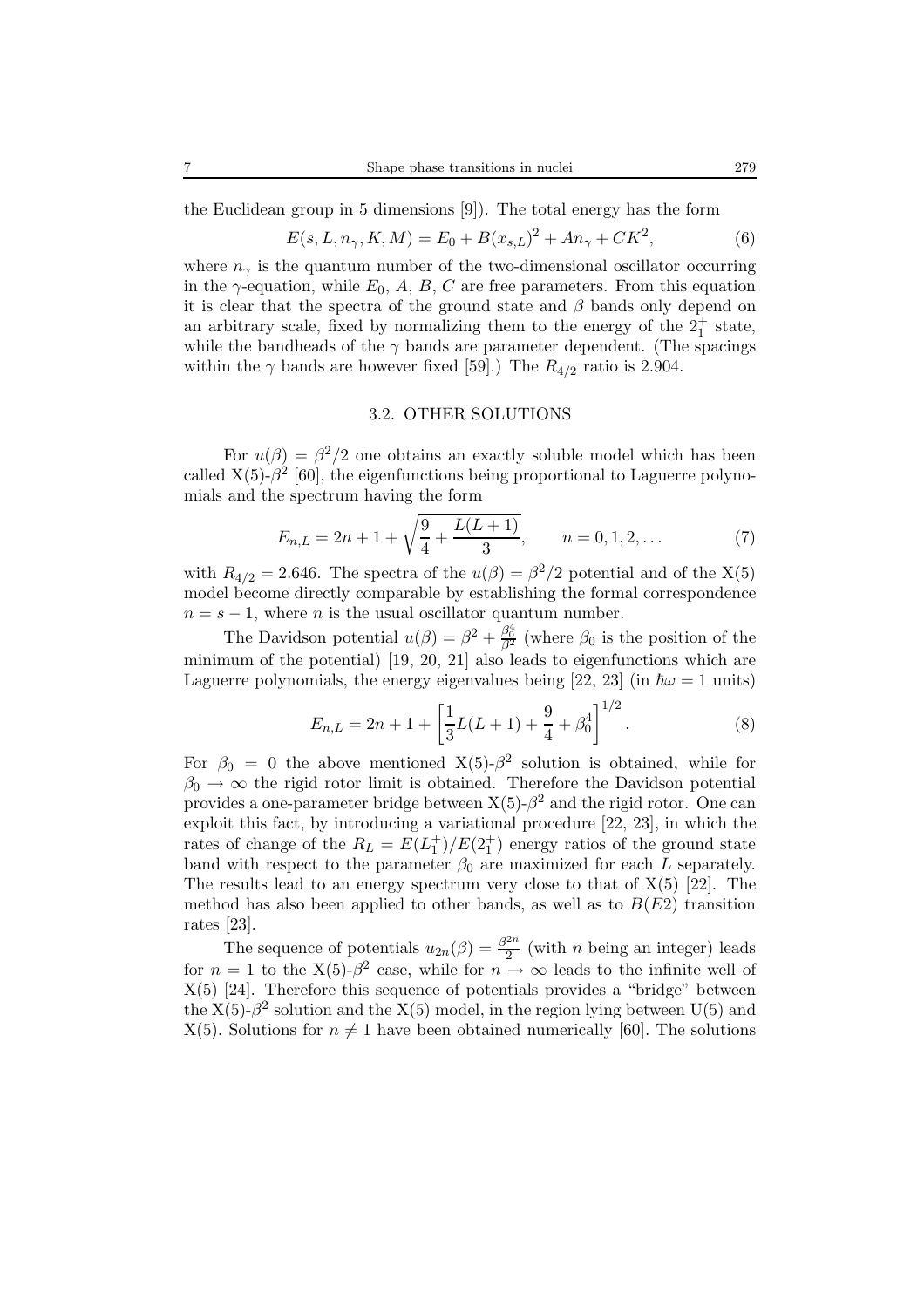for  $n = 2, 3, 4$ , labelled as  $X(5)$ - $\beta^4$ ,  $X(5)$ - $\beta^6$ , and  $X(5)$ - $\beta^8$ , lead to  $R_{4/2} = 2.769$ , 2.824, and 2.852 respectively. Complete level schemes have been given in Ref. [60].

A bridge complementary to the one just mentioned, i.e. a bridge spanning the region between  $X(5)$  and the rigid rotor, has been obtained by using an infinite well potential with boundaries  $\beta_M > \beta_m > 0$  [28, 29]. The model, called the confined  $\beta$ -soft (CBS) rotor model [28, 29], contains one free parameter,  $r_\beta = \beta_m/\beta_M$ , the value  $r_\beta = 0$  corresponding to the X(5) model, and  $r_\beta \rightarrow 1$  giving the rigid rotor limit.

Other solutions obtained in this framework are listed below.

a) A potential with linear sloped walls has been considered in Ref. [61]. The sloped walls result in a slower increase of the energy levels of the  $\beta$  band as a function of  $L$  in this model, as compared to  $X(5)$ . This feature improves agreement to experiment.

b) Coulomb-like and Kratzer-like potentials have been used in Ref. [62].

c) The approximate separation of variables used in  $X(5)$  has been tested recently through exact numerical diagonalization of the Bohr Hamiltonian [63], using a recently introduced [64, 65, 66] computationally tractable version of the Bohr–Mottelson collective model.

d) Exact separation of variables can be achieved by using potentials of the form  $u(\beta, \gamma) = u(\beta) + u(\gamma)/\beta^2$  [11]. This possibility has been recently exploited for the construction of exactly separable  $(ES)$  analogues of the  $X(5)$ and  $X(5)-\beta^2$  models, labelled as ES-X(5) and ES-X(5)- $\beta^2$  respectively [67].

e) The use of periodic  $u(\gamma)$  potentials in the X(5) framework has been recently considered in Ref. [68].

A review of potentials used in this framework is given in Ref. [35].

### 3.3. X(3)

The special case in which  $\gamma$  is frozen to  $\gamma = 0$ , while an infinite square well potential is used in  $\beta$ , leads to an exactly separable three-dimensional model, which has been called  $X(3)$  [69]. This model involves three variables,  $\beta$  and the two angles used in spherical coordinates, since the condition  $\gamma = 0$ guarantees an axially symmetric prolate shape, for which the two angles of the spherical coordinates suffice for determining its orientation in space.

Exact separation of variables is possible in this case. The equation involving the angles has the usual spherical harmonics as eigenfunctions, the relevant eigenvalues being  $L(L + 1)$ , while the  $\beta$ -equation, in which an infinite square well potential is used, takes the form of a Bessel equation. The radial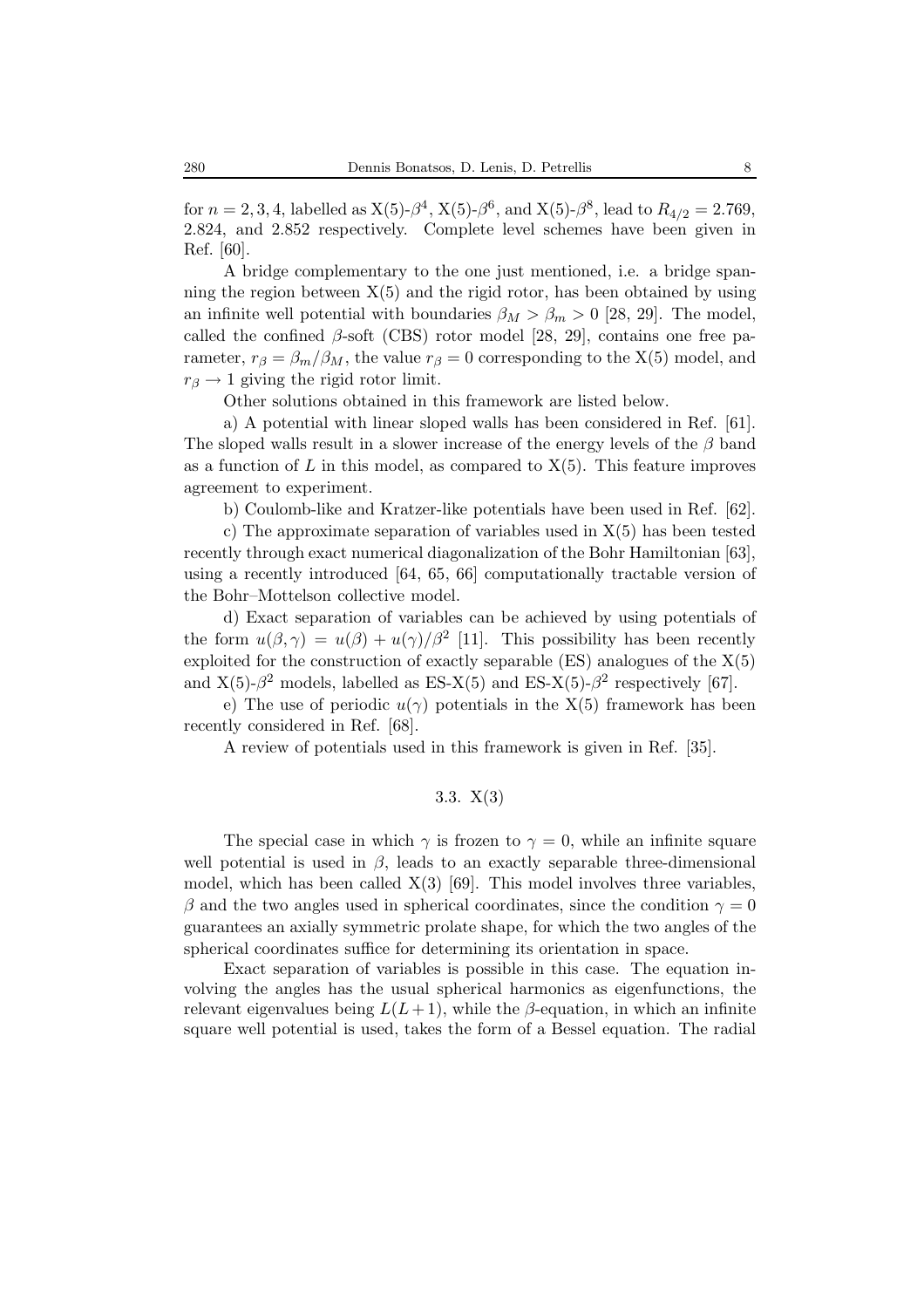solutions have the same form as in  $X(5)$ , but with order

$$
\nu = \sqrt{\frac{L(L+1)}{3} + \frac{1}{4}},\tag{9}
$$

which should be compared to Eq.  $(5)$ . It should be noticed that in E $(3)$ , the Euclidean algebra in 3 dimensions, which is the semidirect sum of the  $T_3$ algebra of translations in 3 dimensions and the SO(3) algebra of rotations in 3 dimensions [70], the eigenvalue equation of the square of the total momentum, which is a second-order Casimir operator of the algebra, also leads [70, 14] to a similar solution, but with  $\nu = L + \frac{1}{2} = \sqrt{L(L+1) + \frac{1}{4}}$ .

From the symmetry of the wave functions with respect to the plane which is orthogonal to the symmetry axis of the nucleus and goes through its center, follows that the angular momentum  $L$  can take only even nonnegative values. Therefore no  $\gamma$ -bands appear in the model, as expected, since the  $\gamma$  degree of freedom has been frozen. The  $R_{4/2}$  ratio is 2.44. Complete level schemes have been given in [69].

### 3.4. EXPERIMENTAL MANIFESTATIONS OF X(5)

The first nucleus to be identified as exhibiting  $X(5)$  behaviour was  $152\text{Sm}$ [71], followed by <sup>150</sup>Nd [72]. Further work on <sup>152</sup>Sm [73, 74, 75, 59] and <sup>150</sup>Nd [74, 75, 76] reinforced this conclusion. The neighbouring  $N=90$  isotones  $^{154}$ Gd [77, 78] and  $^{156}$ Dy [78, 79] were also seen to provide good  $X(5)$  examples, the latter being of inferior quality. In the heavier region,  $^{162}\text{Yb}$  [80] and  $^{166}\text{Hf}$ [81] have been considered as possible candidates. More recent experiments on  $176$ Os and  $178$ Os [82] indicate that the latter is a good example of X(5). A systematic study [83] of available experimental data on energy levels and  $B(E2)$  transition rates suggested  $126$  Ba and  $130$ Ce as possible good candidates, in addition to the N=90 isotones of Nd, Sm, Gd, and Dy. A similar study in lighter nuclei [84] suggested  ${}^{76}Sr$ ,  ${}^{78}Sr$  and  ${}^{80}Zr$  as possible candidates.  ${}^{104}Mo$ has been suggested as a candidate for  $X(5)$  based on available spectra [85, 84], but later studies on  $B(E2)$  values gave results close to the rigid rotor limit [86]. <sup>122</sup>Ba [87] is currently under consideration, since its ground state bands coincides with this of  $X(5)$ . Recent measurements [88] on <sup>128</sup>Ce indicate that this nucleus is a good example of  $X(5)$ . This is expected, since <sup>128</sup>Ce, having 8 valence protons and 12 valence neutron holes, matches <sup>152</sup>Sm, possessing 12 valence protons and 8 valence neutrons, which is a good example of X(5).

The assumption of a flat  $\beta$ -potential in the X(5) symmetry has been tested by constructing potential energy surfaces (PESs) for nuclei close to the X(5) symmetry, through the use of relativistic mean field theory [50, 89, 90, 91]. It has been found that the relevant PESs exhibit a bump in the middle, in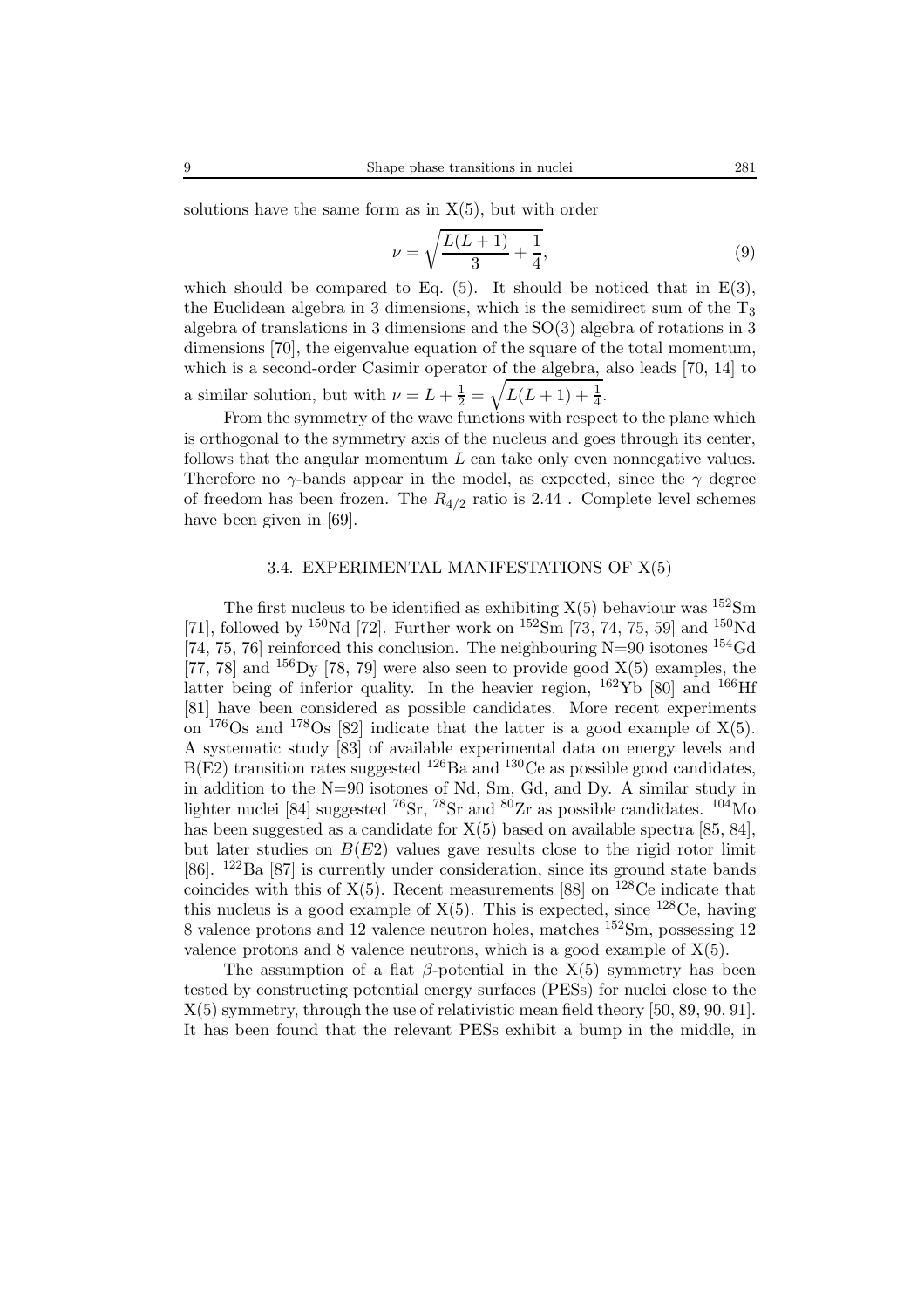#### 4. **Z(5) AND RELATED MODELS**

 $Z(5)$  [94] is an analogue of  $X(5)$  appropriate for triaxial nuclei. In both cases potentials of the form  $u(\beta, \gamma) = u(\beta) + u(\gamma)$  are considered. In the  $X(5)$  case the Hamiltonian is simplified by focusing attention near  $\gamma = 0$ , which corresponds to prolate axially symmetric nuclei. In  $Z(5)$  attention is focused near  $\gamma = \pi/6$ , which corresponds to maximally triaxial shapes. It is known [95] that for  $\gamma = \pi/6$  the projection of the angular momentum on the body-fixed  $\hat{x}'$ -axis, labelled as  $\alpha$ , is a good quantum number, while the projection on the body-fixed  $\hat{z}'$ -axis, labelled as K is not a good quantum projection on the body-fixed  $\hat{z}'$ -axis, labelled as  $K$ , is not a good quantum<br>number. One then seeks solutions of the relevant Schrödinger equation having number. One then seeks solutions of the relevant Schrödinger equation having the form  $\Psi(\beta, \gamma, \theta_i) = \phi_0^L(\beta, \gamma) \mathcal{D}_{M,\alpha}^L(\theta_i)$ , where  $\theta_i$  (i = 1, 2, 3) are the Euler angles,  $\mathcal{D}(\theta_i)$  denote Wigner functions of them, L are the eigenvalues of angular momentum, while M and  $\alpha$  are the eigenvalues of the projections of angular momentum on the laboratory-fixed z-axis and the body-fixed  $x'$ -axis<br>respectively  $\alpha$  has to be an even integer [95]. Instead of the projection  $\alpha$  of the respectively.  $\alpha$  has to be an even integer [95]. Instead of the projection  $\alpha$  of the angular momentum on the  $\hat{x}'$ -axis, it is customary to introduce the wobbling<br>quantum number [95, 96]  $n = L - \alpha$ quantum number [95, 96]  $n_w = L - \alpha$ .

One is interested in cases near maximal triaxiality, i.e. close to  $\gamma = \pi/6$ . Thus one uses a harmonic oscillator potential  $u(\gamma) = c(\gamma - \frac{\pi}{6})^2/2 = c\tilde{\gamma}^2/2$ , with  $\tilde{\gamma} = \gamma - \pi/6$ .

In the case in which the potential has a minimum around  $\gamma = \pi/6$  one can write the last term of Eq. (1) in the form

$$
\sum_{k=1,2,3} \frac{Q_k^2}{\sin^2\left(\gamma - \frac{2\pi}{3}k\right)} \approx Q_1^2 + 4(Q_2^2 + Q_3^2) = 4(Q_1^2 + Q_2^2 + Q_3^2) - 3Q_1^2. \tag{10}
$$

Using this result in the Schrödinger equation corresponding to the Hamiltonian of Eq. (1), introducing [9] reduced energies  $\epsilon = 2BE/\hbar^2$  and reduced potentials  $u = 2BV/\hbar^2$ , and assuming [9] that the reduced potential can be separated into two terms, one depending on  $\beta$  and the other depending on  $\gamma$ , i.e.  $u(\beta, \gamma) =$  $= u(\beta) + u(\gamma)$ , the Schrödinger equation can be separated into two equations [94].

In the equation containing the  $\gamma$ -variable,  $\beta^2$  denominators remain, which are replaced, in analogy with  $X(5)$ , by their average values over the  $\beta$  wavefunctions,  $\langle \beta^2 \rangle$ . Taking into account the simplifications imposed by  $\gamma$  being close to  $\pi/6$ , the relevant equation takes the form corresponding to a simple close to  $\pi/6$ , the relevant equation takes the form corresponding to a simple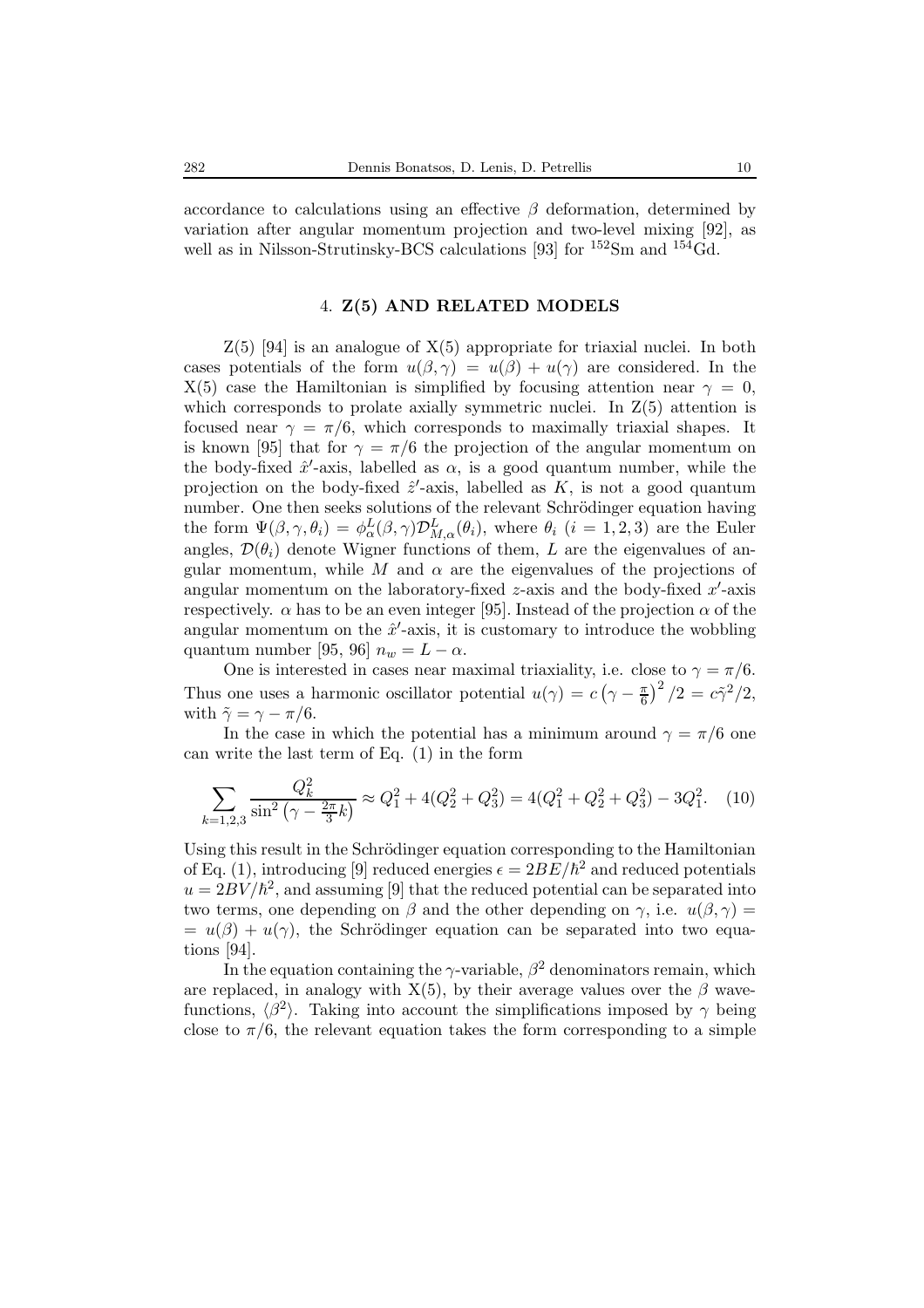one-dimensional harmonic oscillator in  $\gamma$ , having wavefunctions proportional to Hermite polynomials [94].

The form of the solution of the radial equation depends on the choice made for  $u(\beta)$ .

$$
4.1. Z(5)
$$

In  $Z(5)$  a 5-D infinite well potential is used, as in  $X(5)$ . The relevant equation is again a Bessel equation, but with order

$$
\nu = \frac{\sqrt{4L(L+1) - 3\alpha^2 + 9}}{2} = \frac{\sqrt{L(L+4) + 3n_w(2L-n_w) + 9}}{2} \,. \tag{11}
$$

The solutions still have the form of Eq. (2), with  $(\xi, \tau)$  replaced by  $(s, \nu)$  =  $=(s, n_W, L)$ , where s is the order of the relevant root of the Bessel function  $J_{\nu}(k_{s,\nu}\beta)$ . The relevant exactly soluble model is labelled as  $Z(5)$  (which is not meant as a group label).

The total energy has the form

$$
E(s, n_W, L, n_{\tilde{\gamma}}) = E_0 + A(x_{s,\nu})^2 + B n_{\tilde{\gamma}},
$$
\n(12)

where  $n_{\tilde{\gamma}}$  is the quantum number of the one-dimensional oscillator occurring in the  $\gamma$ -equation, while  $E_0$ , A, B are free parameters.

The wobbling quantum number  $n_w$  labels a series of bands with  $L =$  $n_w = n_w, n_w + 2, n_w + 4, \ldots$  (with  $n_w > 0$ ) next to the ground state band (with  $n_w = 0$  [95]. The ground state band corresponds to  $s = 1, n_w = 0$  and has  $R_{4/2} = 2.350$ . We shall refer to the model corresponding to this solution as  $Z(5)$  (which is not meant as a group label), in analogy to the  $E(5)$  [8], and X(5) [9] models. Complete level schemes have been given in [94, 97]. A preliminary comparison to experiment has suggested  $192-196$ Pt as possible  $Z(5)$ candidates [94, 97].

#### 4.2. OTHER SOLUTIONS

Solutions in the vicinity of  $\gamma = \pi/6$  have also been worked out considering potentials of the form  $u(\beta, \gamma) = u(\beta) + u(\gamma)/\beta^2$  [98, 99], which allow for an exact separation of variables. Coulomb, Kratzer, harmonic, Davidson, and infinite square well potentials have been considered as  $u(\beta)$  in this approach [98, 99], while a displaced harmonic oscillator has been used as  $u(\gamma)$ . A periodic potential  $u(\gamma) = \mu / \sin^2(3\gamma)$  has also been considered [100]. A solution similar to  $Z(5)$ , but with a  $u(\gamma)$  proportional to  $\cos^2(3\gamma)$ , has also been considered [101].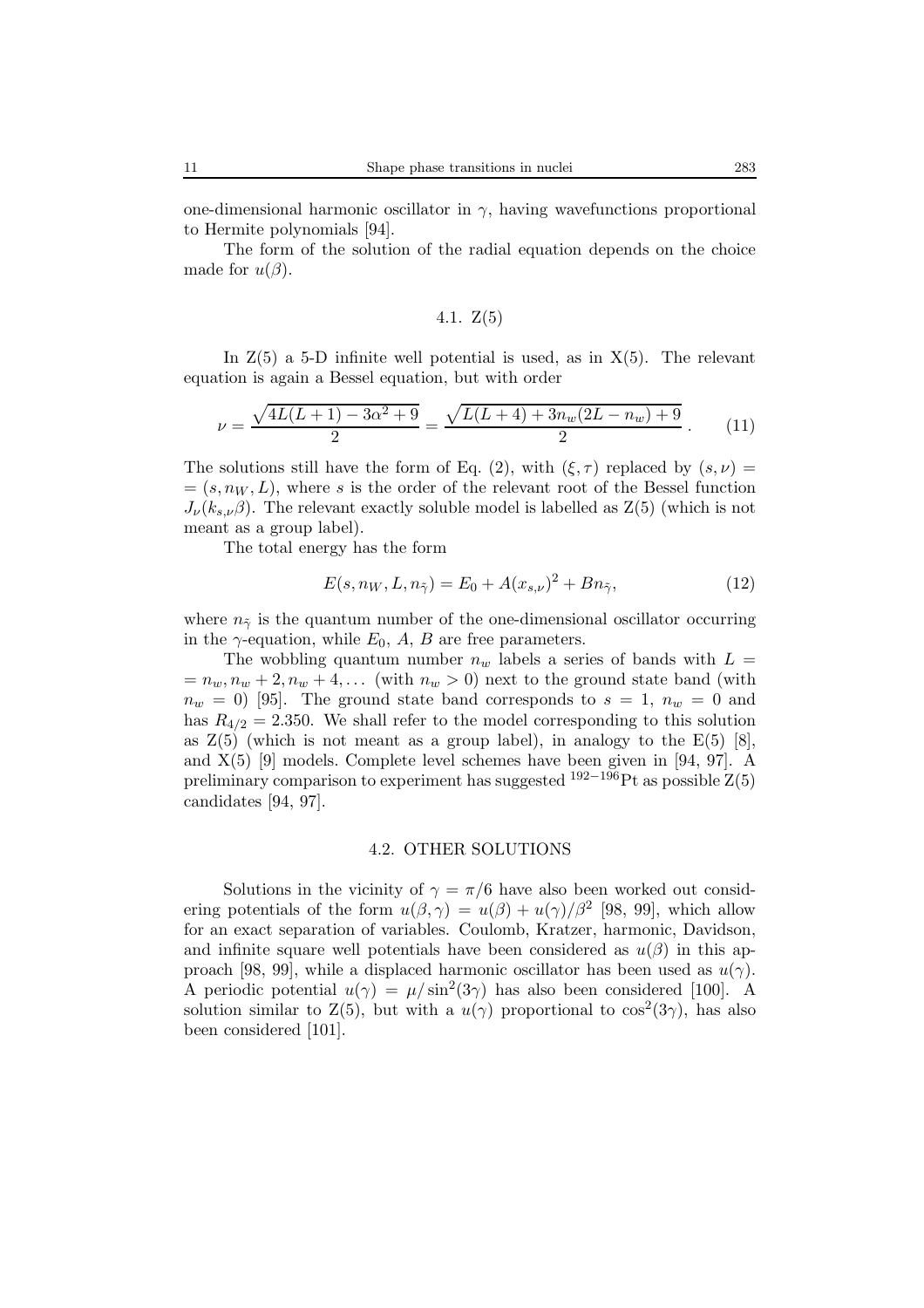# 4.3. Z(4)

The special case in which  $\gamma$  is frozen to  $\gamma = \pi/6$ , while an infinite square well potential is used in  $\beta$ , leads to an exactly separable four-dimensional model, which has been called  $Z(4)$  [102]. This model involves four variables,  $\beta$  and the three Euler angles, since  $\gamma$  in this model is not treated as a variable but as a parameter, as in the model of Davydov and Chaban [103].

Exact separation of variables is possible in this case. The equation involving the Euler angles has been solved by Meyer-ter-Vehn [95], the eigenfunctions being appropriate combinations of Wigner functions. The  $\beta$ -equation, in which an infinite square well potential is used, takes the form of a Bessel equation. The radial solutions have the same form as in  $Z(5)$ , but with order

$$
\nu = \sqrt{L(L+1) - \frac{3}{4}\alpha^2 + 1} = \frac{\sqrt{L(L+4) + 3n_w(2L - n_w) + 4}}{2},\tag{13}
$$

which should be compared to Eq. (11). where the various symbols have the same meaning as in  $Z(5)$ . The  $R_{4/2}$  ratio is 2.226. Complete level schemes have been given in [102, 97]. A preliminary comparison to experiment has suggested  $128-132$ Xe as possible Z(4) candidates [102, 97].

#### 4.4. TRANSITION FROM AXIAL TO TRIAXIAL SHAPES

A special solution of the Bohr Hamiltonian corresponding to a transition from axially deformed to triaxially deformed shapes has been given in Ref. [104], called Y(5). The proton–neutron triaxiality occurring in the SU(3)<sup>\*</sup> limit [105] of IBM-2 [3] has triggered the detailed study of the phase structure of IBM-2 [106, 107, 108]. The main features of proton–neutron triaxiality are a low-lying  $K = 2$  band and  $B(E2)$ s resembling closely these of the Davydov model [109].

#### 5. **CONCLUSIONS**

A great and still growing interest has been developed in the last five years in special solutions of the Bohr Hamiltonian, in relation to shape phase transitions and critical point symmetries in nuclei. Extensions of these ideas in many directions are ongoing, including the consideration of dipole [47] and octupole [110, 111, 112, 113] degrees of freedom. Many developments relevant to shape phase transitions and critical point symmetries, not mentioned in this work (which is not a review article but rather a biased brief account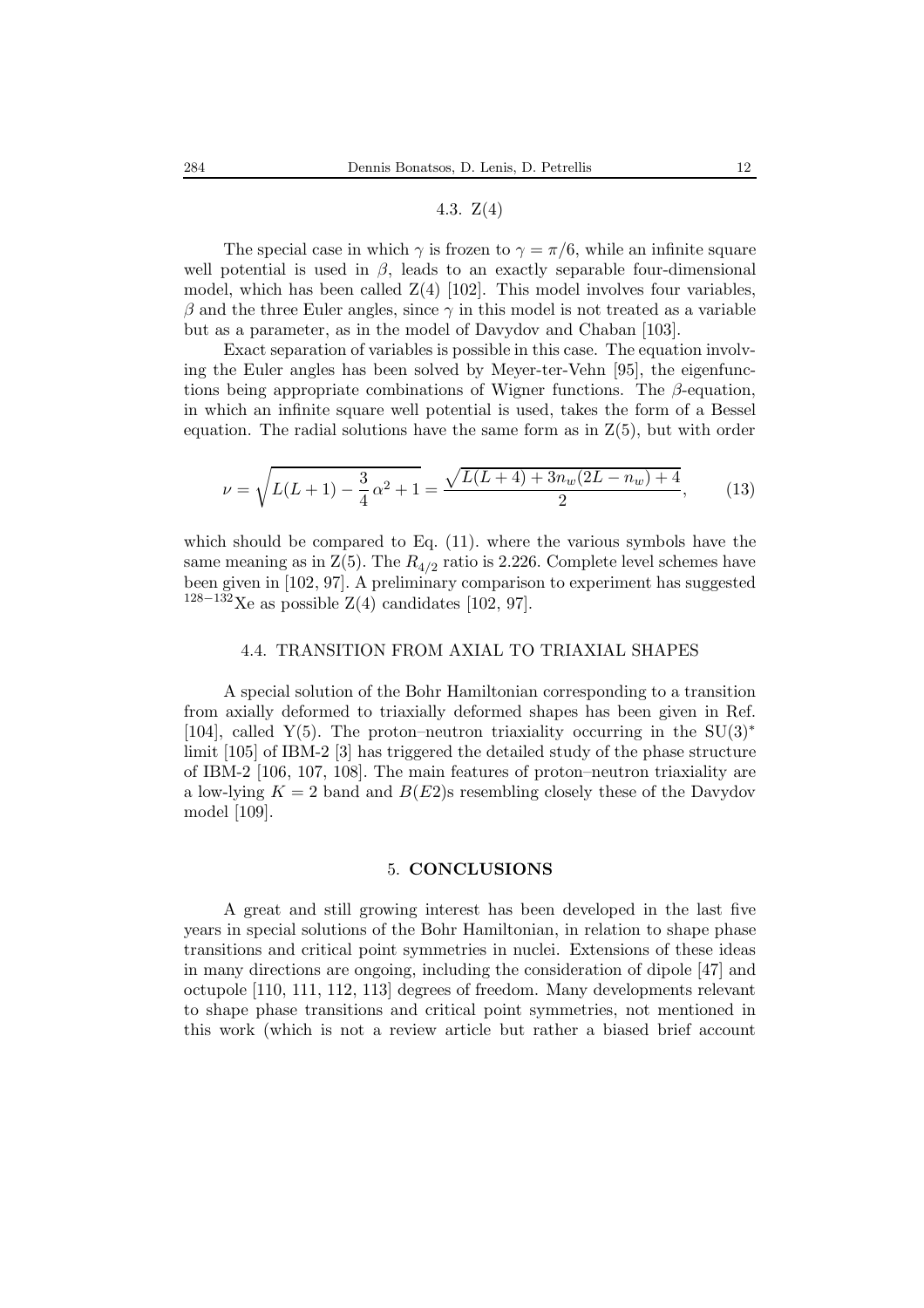of topics related to the authors' work), can be traced from the references in [114, 115, 116].

*Acknowledgements.* It is a special honour and a great pleasure for the authors to dedicate this work to the honour of Professor Dorin Poenaru. About his many contributions to nuclear physics others are better qualified to talk. What we can mention is that some of us (DB, DP) had the special privilege to extensively discuss several of the ideas described in this article with Professor Poenaru during the Predeal International Summer School in Nuclear Physics (28 August – 9 September 2006). His insights have been very useful in planning further steps in this subject.

#### REFERENCES

- 1. F. Iachello, Int. J. Mod. Phys., **B 20**, 2687–2694 (2006).
- 2. D.H. Feng, R. Gilmore, and S.R. Deans, Phys. Rev., **C 23**, 1254–1258 (1981).
- 3. F. Iachello and A. Arima, *The Interacting Boson Model*, Cambridge University Press, Cambridge, 1987.
- 4. J.N. Ginocchio and M.W. Kirson, Phys. Rev. Lett., **44**, 1744–1747 (1980)
- 5. A.E.L. Dieperink, O. Scholten, and F. Iachello, Phys. Rev. Lett., **44**, 1747-1750 (1980).
- 6. O.S. van Roosmalen, Ph.D. thesis, U. Gröningen, The Netherlands (1982).
- 7. R.F. Casten, *Nuclear Structure from a Simple Perspective*, Oxford University Press, Oxford, 1990.
- 8. F. Iachello, Phys. Rev. Lett., **85**, 3580–3583 (2000).
- 9. F. Iachello, Phys. Rev. Lett., **87**, 052502 (2001).
- 10. A. Bohr, Mat. Fys. Medd. K. Dan. Vidensk. Selsk., **26**, *14* (1952).
- 11. L. Wilets and M. Jean, Phys. Rev., **102**, 788–796 (1956).
- 12. G. Rakavy, Nucl. Phys., **4**, 289-294 (1957).
- 13. D.R. B`es, Nucl. Phys., **10**, 373-385 (1959).
- 14. D. Bonatsos, D. Lenis, N. Minkov, P.P. Raychev, and P.A. Terziev, Phys. Rev., C **69**, 044316 (2004).
- 15. M.A. Caprio and F. Iachello, Nucl. Phys., **A** (2006), doi:10.1016/j.nuclphysa.2006.10.032
- 16. G.G. Dussel and D.R. B`es, Nucl. Phys., **A 143**, 623–640 (1970).
- 17. E. Chacón and M. Moshinsky, J. Math. Phys., **18**, 870–880 (1977).
- 18. M. Moshinsky, J. Math. Phys., **25**, 1555–1564 (1984).
- 19. P.M. Davidson, Proc. R. Soc., **135**, 459–472 (1932).
- 20. J.P. Elliott, J.A. Evans, and P. Park, Phys. Lett., **B 169** 309–312 (1986).
- 21. D.J. Rowe and C. Bahri, J. Phys., **A 31**, 4947–4961 (1998).
- 22. D. Bonatsos, D. Lenis, N. Minkov, D. Petrellis, P.P. Raychev, and P.A. Terziev, Phys. Lett., **B 584**, 40–47 (2004).
- 23. D. Bonatsos, D. Lenis, N. Minkov, D. Petrellis, P.P. Raychev, and P.A. Terziev, Phys. Rev., **C 70**, 024305 (2004).
- 24. C.M. Bender, S. Boettcher, H.F. Jones, and V.M. Savage, J. Phys., **A 32**, 6771–6781 (1999).
- 25. J.M. Arias, C.E. Alonso, A. Vitturi, J.E. García-Ramos, J. Dukelsky, and A. Frank, Phys. Rev., **C 68**, 041302 (2003).
- 26. J.E. García-Ramos, J. Dukelsky, and J.M. Arias, Phys. Rev., **C 72**, 037301 (2005).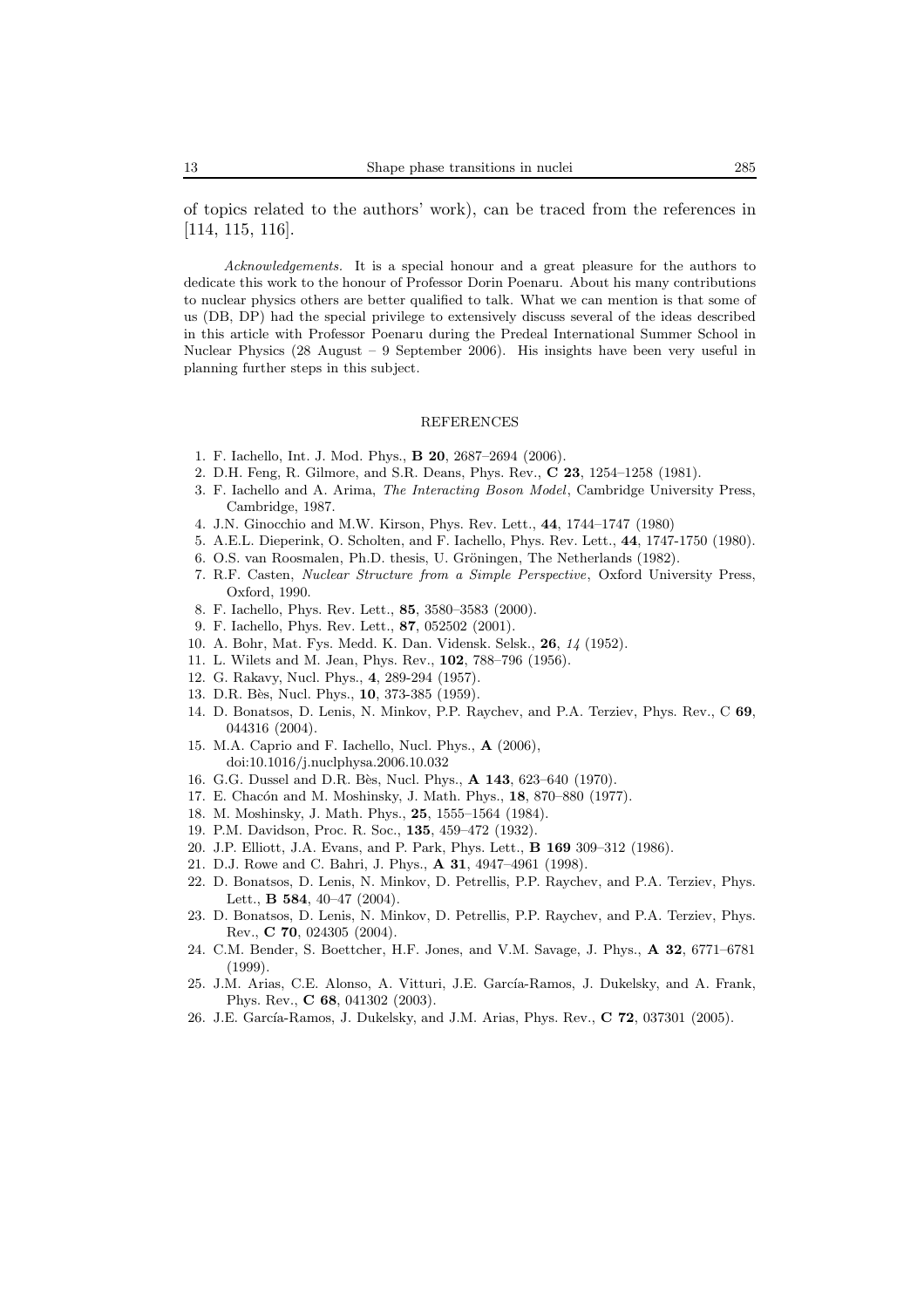- 27. D. Bonatsos, D. Lenis, N. Pietralla, and P.A. Terziev, Phys. Rev., **C 74**, 044306 (2006).
- 28. N. Pietralla and O.M. Gorbachenko, Phys. Rev., **C 70**, 011304 (2004).
- 29. K. Dusling and N. Pietralla, Phys. Rev., **C 72**, 011303 (2005).
- 30. M.A. Caprio, Phys. Rev., **C 65**, 031304 (2002).
- 31. A.V. Turbiner, Commun. Math. Phys., **118**, 467–474 (1988).
- 32. A.G. Ushveridze, *Quasi-Exactly Solvable Models in Quantum Mechanics*, Institute of Physics, Bristol, 1994.
- 33. G. L`evai and J.M. Arias, Phys. Rev., **C 69**, 014304 (2004).
- 34. L. Fortunato and A. Vitturi, J. Phys., **G 29**, 1341–1349 (2003).
- 35. L. Fortunato, Eur. Phys. J., **A 26**, s01, 1–30 (2005).
- 36. A.A. Raduta, A.C. Gheorghe, and A. Faessler, J. Phys., **G 31**, 337–353 (2005).
- 37. R.F. Casten and N.V. Zamfir, Phys. Rev. Lett., **85**, 3584-3586 (2000).
- 38. N.V. Zamfir, *et al.*, Phys. Rev., **C 65**, 044325 (2002).
- 39. J.M. Arias, Phys. Rev., **C 63**, 034308 (2001).
- 40. G. Kalyva, *et al.*, in *Frontiers in Nuclear Structure, Astrophysics and Reactions (Kos 2005)*, eds. S.V. Harissopulos, P. Demetriou, and R. Julin, AIP CP **831**, 472–474 (2006).
- 41. A. Frank, C.E. Alonso, and J.M. Arias, Phys. Rev., **C 65**, 014301 (2001).
- 42. D.-L. Zhang and Y.-X. Liu, Phys. Rev., **C 65**, 057301 (2002).
- 43. J.-F. Zhang, G.-L. Long, Y. Sun, S.-J. Zhu, F.-Y. Liu, and Y. Jia, Chin. Phys. Lett., **20**, 1231–1233 (2003).
- 44. D.-L. Zhang and Y.-X. Liu, Chin. Phys. Lett., **20**, 1028–1030 (2003).
- 45. R.M. Clark, *et al.*, Phys. Rev., **C 69**, 064322 (2004).
- 46. M.W. Kirson, Phys. Rev., **C 70**, 049801 (2004).
- 47. H. von Garrel, *et al.*, Phys. Rev., **C 73**, 054315 (2006).
- 48. S.V. Harissopulos, private communication (2006).
- 49. N. Marginean, *et al.*, Phys. Lett., **B 633**, 696–700 (2006).
- 50. R. Fossion, D. Bonatsos, and G.A. Lalazissis, Phys. Rev., **C 73**, 044310 (2006).
- 51. F. Iachello, Phys. Rev. Lett., **95**, 052503 (2005).
- 52. C.E. Alonso, J.M. Arias, and A. Vitturi, Phys. Rev. Lett., in press.
- 53. C.E. Alonso, J.M. Arias, L. Fortunato, and A. Vitturi, Phys. Rev., **C 72**, 061302 (2005).
- 54. C.E. Alonso, J.M. Arias, and A. Vitturi, Phys. Rev., **C 74**, 027301 (2006).
- 55. F. Iachello and P. Van Isacker, *The Interacting Boson-Fermion Model*, Cambridge U. Press, Cambridge, 1991.
- 56. A. Frank and P. Van Isacker, *Algebraic Methods in Molecular and Nuclear Structure Physics*, Wiley, New York, 1994.
- 57. J. Jolie, S. Heinze, P. Van Isacker, and R.F. Casten, Phys. Rev., **C 70**, 011305 (2004).
- 58. M.S. Fetea, *et al.*, Phys. Rev., **C 73**, 051301 (2006).
- 59. R. Bijker, R.F. Casten, N.V. Zamfir, and E.A. McCutchan, Phys. Rev., **C 68**, 064304 (2003). Erratum: Phys. Rev., **C 69**, 059901 (2004).
- 60. D. Bonatsos, D. Lenis, N. Minkov, P.P. Raychev, and P.A. Terziev, Phys. Rev., **C 69**, 014302 (2004).
- 61. M.A. Caprio, Phys. Rev., **C 69**, 044307 (2004).
- 62. L. Fortunato and A. Vitturi, J. Phys., **G 30**, 627–635 (2004).
- 63. M.A. Caprio, Phys. Rev., **C 72**, 054323 (2005).
- 64. D.J. Rowe, Nucl. Phys., **A 735**, 372–392 (2004).
- 65. C.J. Rowe, P.S. Turner, and J. Repka, J. Math. Phys., **45**, 2761–2784 (2004).
- 66. D.J. Rowe and P.S. Turner, Nucl. Phys., **A 753**, 94–105 (2005).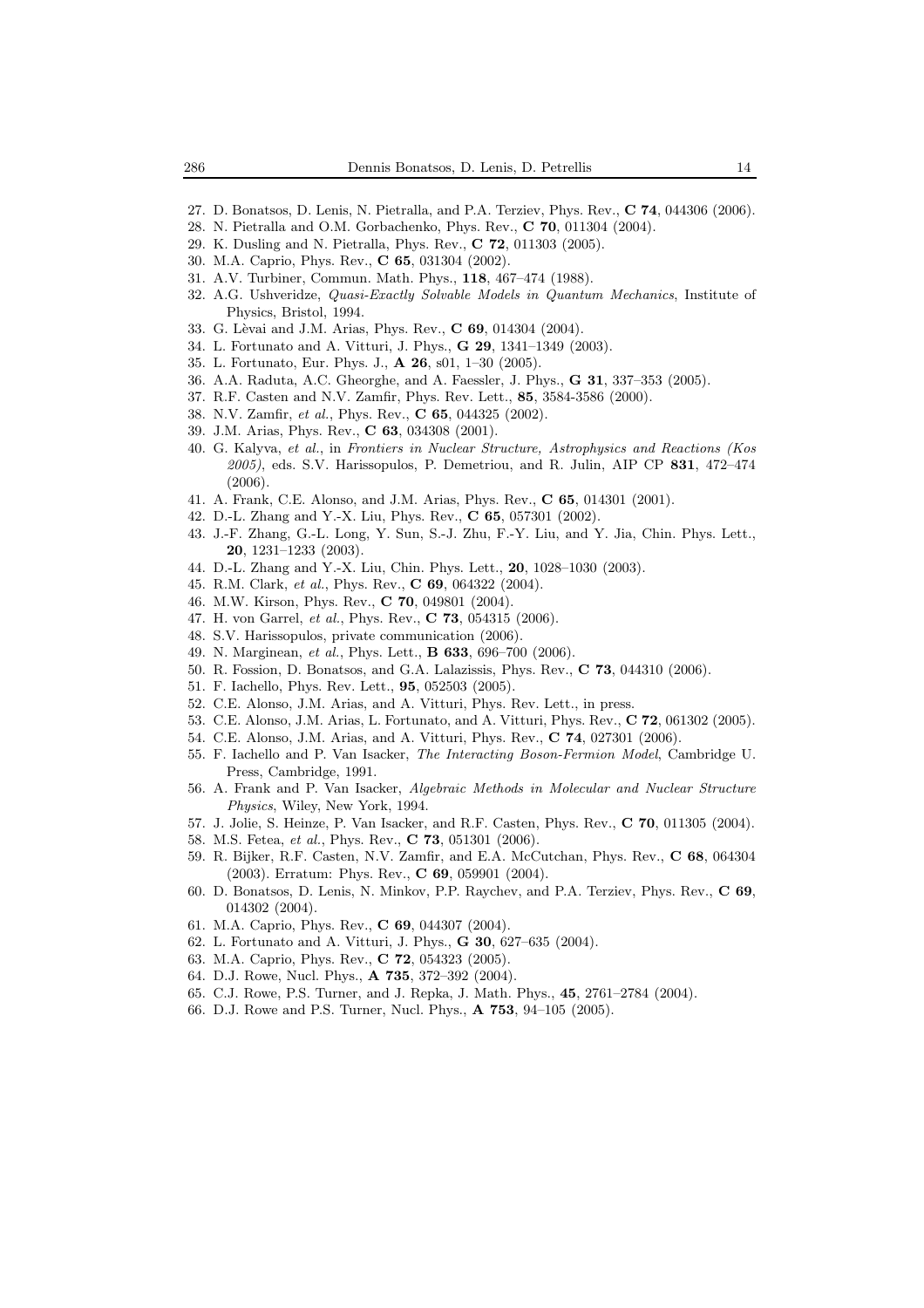- 67. D. Bonatsos, D. Lenis, E.A. McCutchan, D. Petrellis, and I. Yigitoglu, Phys. Lett. B, in press. nucl-th/0612101.
- 68. A.C. Gheorghe, A.A. Raduta, and A. Faessler, nucl-th/0607064.
- 69. D. Bonatsos, D. Lenis, D. Petrellis, P.A. Terziev, and I. Yigitoglu, Phys. Lett., **B 632**, 238–242 (2006).
- 70. A.O. Barut and R. Raczka, *Theory of Group Representations and Applications*, World Scientific, Singapore, 1986.
- 71. R.F. Casten and N.V. Zamfir, Phys. Rev. Lett., **87**, 052503 (2001).
- 72. R. Krücken, *et al.*, Phys. Rev. Lett., 88, 232501 (2002).
- 73. N.V. Zamfir, *et al.*, Phys. Rev., **C 65**, 067305 (2002).
- 74. R.M. Clark, M. Cromaz, M.A. Deleplanque, R.M. Diamond, P. Fallon, A. Görgen, I.Y. Lee, A.O. Macchiavelli, F.S. Stephens, and D. Ward, Phys. Rev., **C 67**, 041302 (2003).
- 75. R.F. Casten, N.V. Zamfir, and R. Krücken, Phys. Rev., **C 68**, 059801 (2003).
- 76. D.-L. Zhang and H.-Y. Zhao, Chin. Phys. Lett., **19**, 779–781 (2002).
- 77. D. Tonev, A. Dewald, T. Klug, P. Petkov, J. Jolie, A. Fitzler, O. Möller, S. Heinze, P. von Brentano, and R.F. Casten, Phys. Rev., **C 69**, 034334 (2004).
- 78. A. Dewald, *et al.*, Eur. Phys. J., **A 20**, 173–178 (2004).
- 79. M.A. Caprio, *et al.*, Phys. Rev., **C 66**, 054310 (2002).
- 80. E.A. McCutchan, *et al.*, Phys. Rev., **C 69**, 024308 (2004).
- 81. E.A. McCutchan, N.V. Zamfir, R.F. Casten, M.A. Caprio, H. Ai, H. Amro, C.W. Beausang, A.A. Hecht, D.A. Meyer, and J.J. Ressler, Phys. Rev., **C 71**, 024309 (2005).
- 82. A. Dewald, *et al.*, J. Phys., **G 31**, S1427–S1432 (2005).
- 83. R.M. Clark, *et al.*, Phys. Rev., **C 68**, 037301 (2003).
- 84. D.S. Brenner, in *Mapping the Triangle*, ed. A. Aprahamian, J.A. Cizewski, S. Pittel, and N.V. Zamfir, AIP CP, **638**, 223–227 (2002).
- 85. P.G. Bizzeti and A.M. Bizzeti-Sona, Phys. Rev., **C 66**, 031301 (2002).
- 86. C. Hutter, *et al.*, Phys. Rev., **C 67**, 054315 (2003).
- 87. C. Fransen, N. Pietralla, A. Linnemann, V. Werner, and R. Bijker, Phys. Rev., **C 69**, 014313 (2004).
- 88. D. Balabanski, private communication (2006).
- 89. J. Meng, W. Zhang, S.G. Zhou, H. Toki, and L. S. Geng, Eur. Phys. J., **A 25**, 23–27 (2005).
- 90. Z.-Q. Sheng and J.-Y. Guo, Mod. Phys. Lett., **A 20**, 2711–2721 (2005).
- 91. M. Yu, P.-F. Zhang, T.-N. Ruan, and J.-Y. Guo, Int. J. Mod. Phys., **E 15**, 939–950 (2006).
- 92. A. Leviatan, Phys. Rev., **C 72**, 031305 (2005).
- 93. J.-Y. Zhang, M.A. Caprio, N.V. Zamfir, and R.F. Casten, Phys. Rev., **C 60**, 061304 (1999).
- 94. D. Bonatsos, D. Lenis, D. Petrellis, and P.A. Terziev, Phys. Lett., **B 588**, 172–179 (2004).
- 95. J. Meyer-ter-Vehn, Nucl. Phys., **A 249**, 111–140 (1975).
- 96. A. Bohr and B.R. Mottelson, *Nuclear Structure*, Vol. II, Benjamin, New York, 1975.
- 97. D. Bonatsos, D. Lenis, D. Petrellis, P.A. Terziev, and I. Yigitoglu, in *Symmetries and Low-Energy Phase Transition in Nuclear-Structure Physics (Camerino 2005)*, ed. G. Lo Bianco, U. Camerino, Camerino, 2006, p. 63–68. nucl-th/0512046.
- 98. L. Fortunato, Phys. Rev., **C 70**, 011302 (2004).
- 99. L. Fortunato, S. De Baerdemacker, and K. Heyde, Phys. Rev., **C 74**, 014310 (2006).
- 100. S. De Baerdemacker, L. Fortunato, V. Hellemans, and K. Heyde, Nucl. Phys., **A 769**, 16–34 (2006).